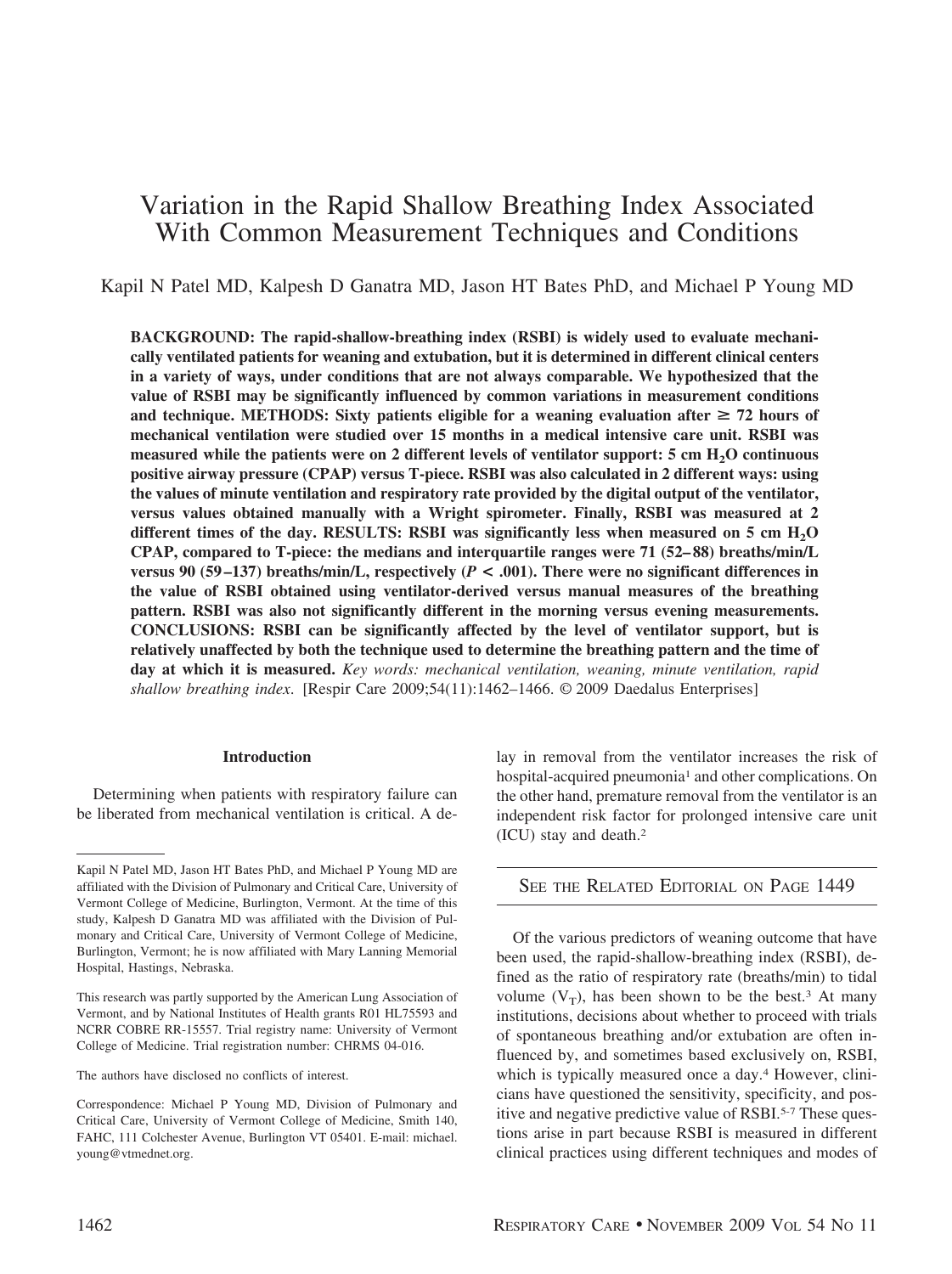#### Table 1. Patient Characteristics

| Variable                                                                  | Airway Pressure<br>Protocol<br>$(n = 47)$ | Measurement Technique<br>Protocol<br>$(n = 48)$ | Time of Day<br>Protocol<br>$(n = 44)$ |
|---------------------------------------------------------------------------|-------------------------------------------|-------------------------------------------------|---------------------------------------|
| Age (mean $\pm$ SD y)                                                     | $64 \pm 15$                               | $63 \pm 15$                                     | $64 \pm 14$                           |
| Male $(n, %)$                                                             | 20(43)                                    | 18 (38)                                         | 18(41)                                |
| Days on ventilator (mean $\pm$ SD d)                                      | $8 \pm 4$                                 | $8 \pm 4$                                       | $8 \pm 5$                             |
| ALI/ARDS $(n, %)$                                                         | 10(21)                                    | 10(21)                                          | 10(23)                                |
| Obstructive lung disease $(n, %)$                                         | 3(6)                                      | 2(4)                                            | 1(2)                                  |
| Pneumonia $(n, \%)$                                                       | 6(13)                                     | 8(14)                                           | 7(16)                                 |
| Congestive heart failure $(n, %)$                                         | 7(15)                                     | 8(14)                                           | 6(13)                                 |
| Neuromuscular disease $(n, \%)$                                           | 6(13)                                     | 5(10)                                           | 4(9)                                  |
| $ALI = acute lung injury$<br>$ARDS = acute$ respiratory distress syndrome |                                           |                                                 |                                       |

ventilation. This raises the possibility that some RSBI measurements may differ from the values that would be obtained by measuring the pattern of spontaneous breathing with a hand-held spirometer, the technique originally described by Yang and Tobin.<sup>3</sup> In particular, it has been suggested that RSBI values may differ if measured during unsupported spontaneous breathing versus continuous positive airway pressure (CPAP).5

Furthermore, it also seems reasonable to suspect that RSBI might be affected by the technique used to measure the parameters of the breathing pattern that are required for its calculation,8 and by other factors that potentially affect the control of breathing, such as circadian rhythm.

Understanding the sources of variability and bias in the measurement of RSBI is crucial to maximizing its usefulness as a widespread tool for predicting the outcome of weaning trials and extubation. The goal of the present study was therefore to investigate the extent to which RSBI may be significantly influenced by common variations in measurement conditions and technique, by conducting a prospective study of patients receiving mechanical ventilation in a medical ICU.

## **Methods**

#### **Subjects**

We recruited 60 mechanically ventilated patients as a convenience sample of subjects with acute respiratory failure who met the pre-selected criteria of age  $\geq 18$  years, mechanical ventilation for  $\geq$  72 hours and  $\geq$  8 hours/d (volume controlled continuous mandatory ventilation or volume controlled intermittent mandatory ventilation  $\geq 6$  breaths/min), P<sub>O2</sub>  $\geq 60$  mm Hg and/or oxygen saturation via pulse oximeter  $\geq 90\%$  while on fraction of inspired oxygen  $\leq 50\%$ , positive end-expiratory pressure (PEEP)  $\leq$  5 cm H<sub>2</sub>O (while on a mechanical ventilator) or

 $PEEP \leq 8$  cm H<sub>2</sub>O (while on a pressure-support trial), and hemodynamically stable (eg, heart rate  $\leq 120$  beats/min, mean arterial pressure  $\geq 60$  mm Hg). Subjects were excluded if they had a tracheostomy or needed vasopressors. Patient characteristics and primary causes of respiratory failure are listed in Table 1.

Informed consent was obtained either from the patients themselves or from their authorized patient surrogates if they did not have capacity for informed consent. The study was approved by the Institutional Review Board for Human Research at the University of Vermont College of Medicine.

## **Study Design**

Each patient was enrolled in 3 protocols, each of which addressed one of the interventions of the study and involved making 2 different RSBI measurements. The 2 RSBI measurements that were made using different methods within each protocol were made by different investigators, each of whom was blinded to the results obtained by the other investigator. The protocols were performed in random order and performed sequentially on consecutive days. The order of the 2 RSBI measurements was also randomized within each protocol. All patients received 50% inspired oxygen during all RSBI measurements made in this study, and their oxygen saturations remained adequate throughout.

**Airway Pressure Protocol.** RSBI was evaluated both while patients breathed through the ventilator circuit with 5 cm H<sub>2</sub>O CPAP, and while they breathed on a T-piece. Each measurement period lasted 60 s, during which minute ventilation  $(\dot{V}_F)$  was measured with a Wright spirometer and the respiratory rate was counted manually. The order of the 2 measurement periods was randomized, and they were separated by  $> 15$  min, because of the necessity of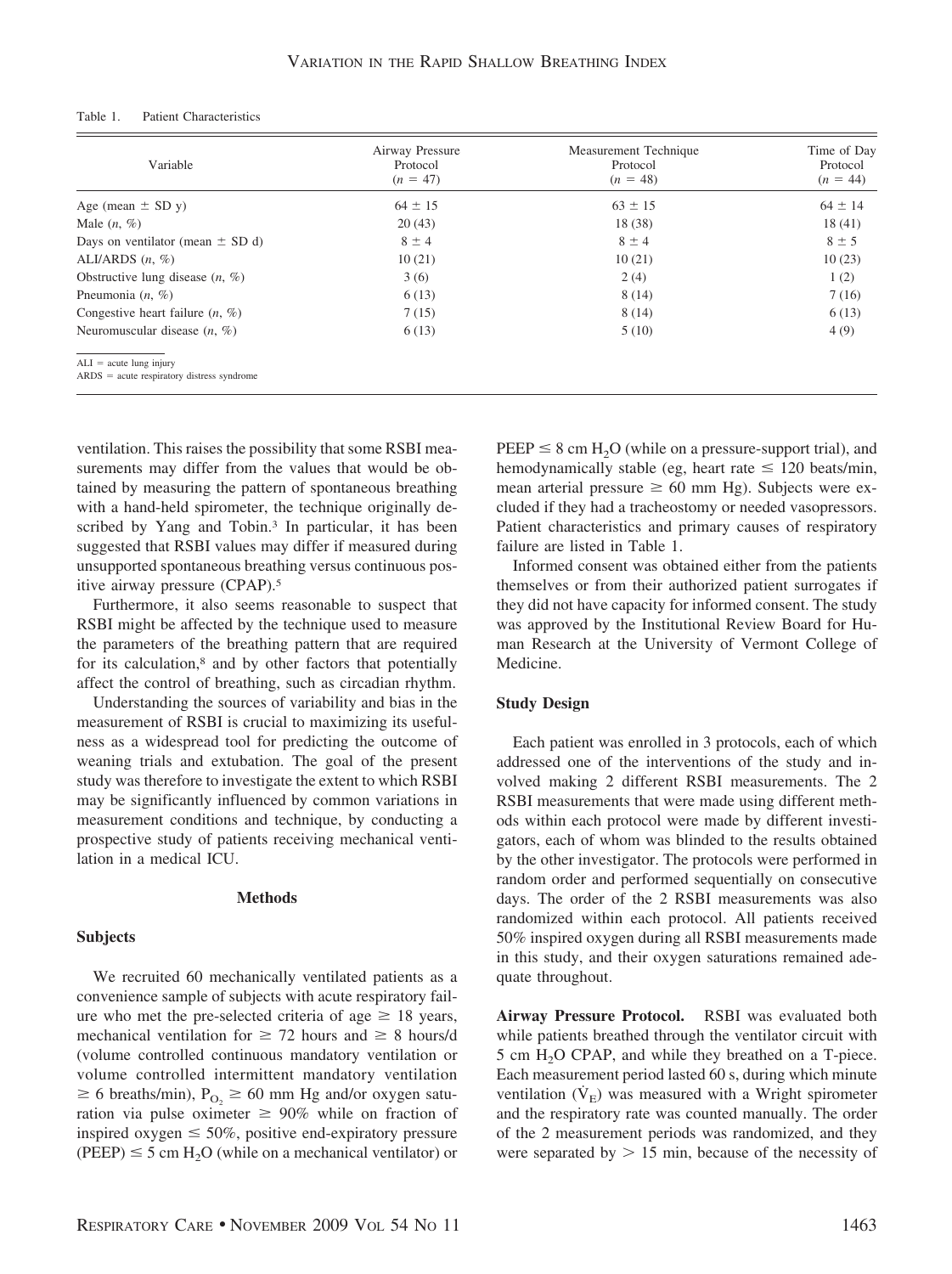disconnecting the patient from the ventilator in order to make the spirometric measurements. For the CPAP measurements the Wright spirometer was attached to the expiratory port of the ventilator circuit. For the T-piece measurements the spirometer was attached to the T-piece device.

**Measurement Technique Protocol.** RSBI was evaluated from measurements of  $\dot{V}_E$  and respiratory rate obtained in 2 different ways. One set of measurements was provided by the computer in the ventilator (Evita 4 or Evita XL, Dräger, Telford, Pennsylvania), which updates the  $V<sub>E</sub>$  every second, using data from the previous approximately 35 s, and displays it in increments of 0.1 L. The other set of measurements was obtained using the Wright spirometer attached to the expiratory port of the ventilator circuit. Spirometer measurements were made after a 1–2 min equilibration period was allowed to elapse after stopping the ventilator. Each measurement period lasted 60 s. For both sets of measurements the ventilator was set to "flow-by" mode (CPAP and pressure support both zero). The order of the 2 measurements was randomized, and they were separated by  $> 15$  min.

**Time of Day Protocol.** RSBI was evaluated in patients breathing on a T-piece at 2 different times during the day, between 7:00 AM and 5:00 PM, separated by  $\geq 4$  hours of mechanical ventilation. Measurements of breathing frequency and  $V<sub>E</sub>$  were made over 60-s periods, using a Wright spirometer connected to the T-piece device.

**Calculations.** The  $V_T(L)$  was calculated as  $\dot{V}_E(L/\text{min})$ divided by respiratory frequency (f, breaths/min). RSBI was calculated as the ratio  $f/V_T$ .

#### **Statistical Analysis**

The measurements of RSBI obtained under each experimental condition were not normally distributed about the mean. Therefore, hypothesis testing was performed using the nonparametric Wilcoxon signed-rank test to compare the values of RSBI obtained within each protocol. Statistical significance was taken as  $P \leq .05$ . All analyses were 2-tailed. To detect a difference in mean RSBI of 10% with a standard deviation in RSBI of 30%, we determined that we needed 36 patients within each protocol. Statistical software (Stata version 9.0, StataCorp, College Station, Texas) was used for analysis.

### **Results**

Ninety-one patients, screened from August 2004 to October 2006, were judged eligible to enroll in the study. Thirty-one patients or patient surrogates declined to par-



Fig. 1. Box plot of rapid-shallow-breathing index median and interquartile ranges in all 3 protocols. The upper and low ends of each box represent the 25th and 75th percentiles in the data, while the horizontal lines inside the boxes represent the medians. The upper and lower error bars encompass 95% of the data, while the asterisks represent the extremes of the data. The dagger symbol represents statistical significance.

ticipate. Six additional patients withdrew or were unable to complete any one of the 3 protocols, due to a further decline in clinical condition or a new failure to meet criteria for weaning after enrollment.

Thirty-nine patients completed all 3 protocols. Fortyseven patients completed the airway pressure protocol, 48 completed the measurement technique protocol, and 44 completed the time of day protocol. Reasons for completing only one or two of the 3 protocols included early tracheostomy, extubation, and/or worsening clinical condition.

The RSBI measurements obtained in each of the 3 protocols are shown in Figure 1. The airway pressure protocol yielded a significant decrease in RSBI when measured on 5 cm H<sub>2</sub>O CPAP versus T-piece: median and interquartile range of 71 (52–88) breaths/min/L versus 90 (59–137) breaths/min/L, respectively ( $P < .001$ ). There was no significant difference between the 2 RBSI measurements obtained in the measurement technique protocol when the ventilator and the Wright spirometer were used to measure the breathing pattern. The median and interquartile range were 75 (53–106) breaths/min/L and 78 (56–110) breaths/ min/L, respectively  $(P = .9)$ . There were also no significant differences between the 2 RSBI measurements obtained in the time of day protocol. RSBI values in the morning and evening: median and interquartile range were 83 (59–118) breaths/min/L and 83 (50–115) breaths/min/L, respectively  $(P = .8)$ .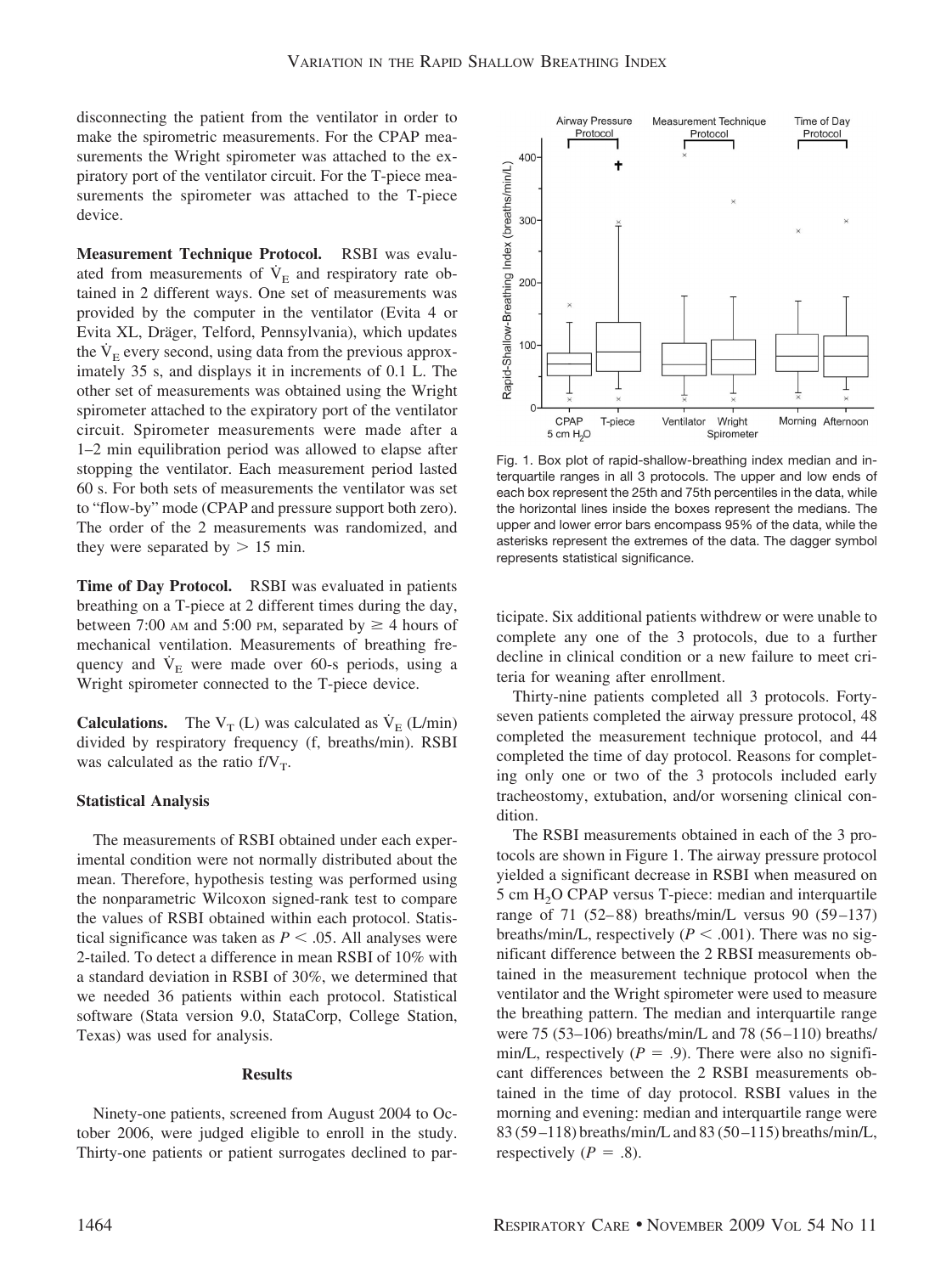#### **Discussion**

We have prospectively evaluated how the measurement of RSBI in mechanically ventilated patients in a medical ICU is affected by the use of CPAP versus T-piece, by the method by which breathing pattern parameters are obtained, and by the time of day at which the measurements of RSBI are made. Only the airway pressure protocol showed a significant intervention effect; RSBI measured on 5 cm  $H<sub>2</sub>O$  CPAP was found to be significantly lower than RSBI measured on T-piece (see Fig. 1). Our finding is consistent with the results of El-Khatib et al,<sup>5</sup> who studied patients after coronary-artery-bypass grafting. They found that CPAP of 5 cm  $H<sub>2</sub>O$  reduced RSBI by 49%, compared to a spontaneous breathing trial. This influence of CPAP on RSBI is not surprising. Reissmann et al9 found that application of CPAP during the weaning of patients with chronic obstructive pulmonary disease facilitates carbon dioxide elimination by improving the pattern of breathing. Similarly, Sydow et al<sup>10</sup> found that, by lowering the inspiratory threshold presented by intrinsic PEEP, CPAP can reduce the work of breathing. Intrinsic PEEP may occur in a variety of patient groups during mechanical ventilation if expiratory duration is insufficiently long, so this explanation for the effect of CPAP on RSBI may extend to pathologies other than chronic obstructive pulmonary disease.

The effect of CPAP on RSBI has important clinical implications because the critical value of RSBI for weaning, promoted by the original RSBI study, $3$  is still in general use. An RSBI value  $\leq 105$  breaths/min/L predicts successful wean attempt, while  $RSBI > 105$  breaths/min/L predicts unsuccessful weaning. Applying this critical RSBI value to the patients in the present study, we find that 35% of the patients were above the critical value while on Tpiece, yet only 11% were above it on CPAP. Our subjects were not undergoing a weaning trial during our study of RSBI. However, if they had been and we had used a critical RSBI value of 100 breaths/min/L (chosen because it is a convenient round number close to the Yang and Tobin value), we would predict a difference in rate of weaning success of nearly 25% between the patients on T-piece versus those on CPAP. This strongly suggests that the critical RSBI value should be different for patients on CPAP versus T-piece. Indeed, when the patients in the present study were on T-piece, they were ventilated with 50% oxygen instead of room air, as used in the original study by Yang and Tobin,<sup>3</sup> raising questions about the suitability of a critical RSBI value of 105 breaths/min/L, even for these patients. Furthermore, it seems likely that the critical RSBI value would depend on the level of CPAP.

In contrast, RSBI measurement was not significantly affected when it was calculated using data provided by the ventilator, versus manual determinations of respiratory rate and  $\dot{V}_E$  obtained with a Wright spirometer. RSBI was also not significantly affected by the time of day at which it was measured (see Fig. 1). These 2 comparisons suggest that RSBI is relatively immune to some of the variability currently involved in its calculation in the typical ICU. Such robustness is essential to the usefulness of a widely used clinical variable. Indeed, substantial variability in RSBI due to variation in measurement technique between centers would limit its usefulness in predicting the outcome of weaning trials and extubation. Previous studies have shown that other weaning indexes such as maximal inspiratory pressure, measured in the same individual on the same day by different investigators, can have a coefficient of variation of as much as  $32\%$ .<sup>11</sup> By contrast, Yang<sup>12</sup> found that when the same individual using the same technique repeated RSBI measurements on 3 trials over a 15-min period, the coefficient of variation was only 9.5%. Petrini et al<sup>13</sup> reported that breath-by-breath calculations of RSBI during a 15-min period in 8 patients resulted in a mean coefficient of variation of 15%. These findings suggest that the intra-operator variability in RSBI calculation is substantially less than inter-operator variability, pointing to the need to identify the source of such variability. On the other hand, one also expects biological variability in RSBI itself within a given patient, so comparing measurements over a period of time is important for validating RSBI.6

Weaning patients from mechanical ventilation is an important part of decision making in the ICU. Indeed, patient morbidity and mortality are significantly affected by prolongation of intubation and by failed extubation, and both are associated with significant increases in the costs incurred due to prolonged hospital stay. Even so, the utility of RSBI to predict readiness to wean from mechanical ventilation has been questioned,<sup>14,15</sup> despite the fact that RSBI continues to be widely used among a variety of patients in multiple types of ICUs. Yang<sup>12</sup> observed that the reliability of weaning data is confounded by factors that include patient cooperation, physiologic instability, and lack of standardized measurement techniques. A key factor that may have limited the predictive power of RSBI in some studies may thus be variations in the conditions under which RSBI was measured. In particular, our results suggest that RSBI measurements may not be reliable or consistent unless they are obtained under standardized conditions of ventilator support.

The present study has a number of limitations. For example, it took place in a single institution and involved only a limited number of medical ICU patients. This led to the apparently abnormally elevated upper percentile in the T-piece group from the airway pressure protocol (see Fig. 1). Nevertheless, by having each patient group serve as its own control within each of the 3 protocols, we still had sufficient power to generate a statistically significant